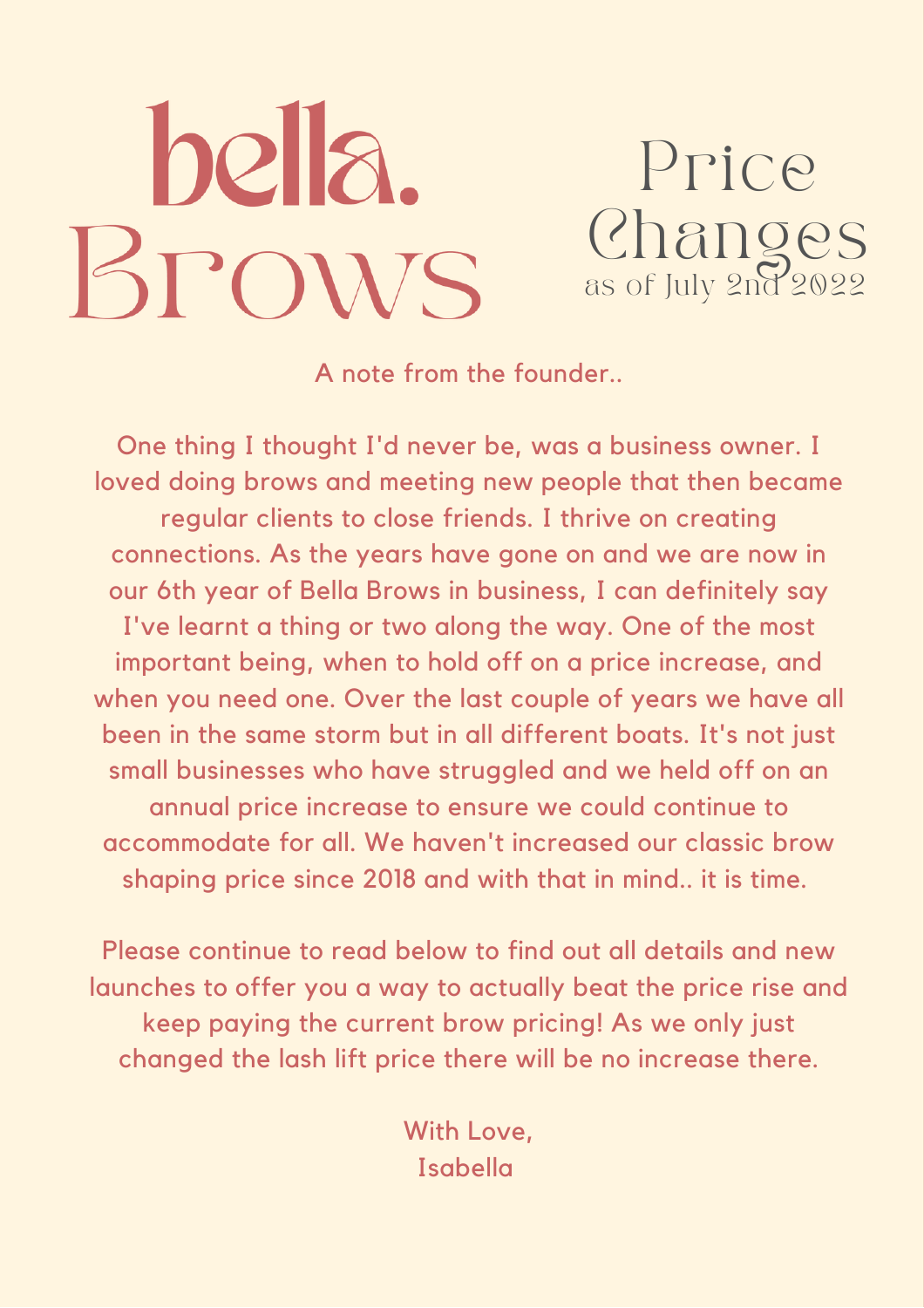# Brows

## **Signature Brows**

All brow shapings include wax or threading, tweezing & classic brow tint. We ensure the upmost care is taken.

Executive \$66 | Lead \$72

## **First Time Visit**

- 1x Signature Shaping incl. tint - 1x Lash tint
	- Extended consult time
	- Brow makeup tutorial

One Time Offer \$55 (Value \$84+)

### **Henna Brows**

Signature inclusions with henna tint Executive \$88 | Lead \$92

### **Lamination**

Helps tame & lift brow hairs includes signature shaping and tint

Executive \$120 | Lead \$130 \$28 upgrade to brow dye

## **Hybrid-Dye & Brows**

Signature inclusions with hybrid dye

Executive \$88 | Lead \$92

### **Single Service**

No shaping, colour only Brow Tint \$35 Hybrid Dye or Henna \$48

Executive & Lead Same Price

If you would prefer threading, this must be requested at time of booking.

# Facial Care

Add to any appointment anytime

Our own range of collagen lip & eye masques

\$18 each or both for \$30

### **Sheet Masque Facial Hair Removal**

Wax or threading lip, chin & sides of face

\$18 each or 3 for \$50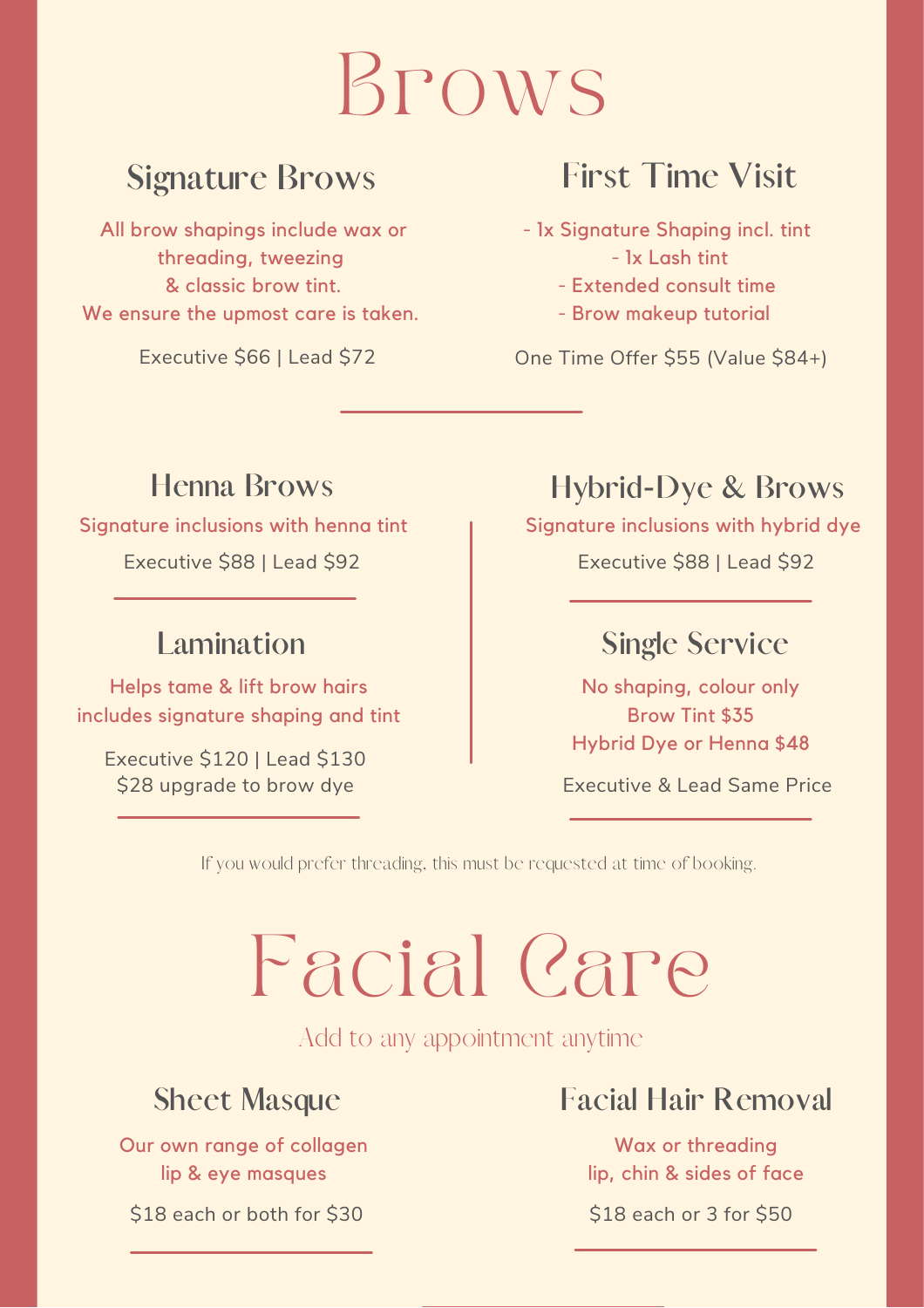# Lashes

## **Signature Lash Lift**

Yumi formula, hand/head massage, eye or lip sheet masque, included lash tint Lasts 8-12 weeks. Lifted longer lashes.

All Artists \$135

## **Lash Tint & Hybrid Dye**

Lash Tint Add On \$18 | Single Service \$35 Hybrid Dye Add On \$28 | Single Service \$48 Hybrid Dye should last up to 3 weeks!

**All Artists Same Pricing** 

# Pre Pay Packs

# **EXECUTIVE**

**Brows Shaping \$66** 

#### **Lamination \$120**

 $3 = $186 - $62$ eg.  $6 = $360 - $60$ ea.  $9 = $495 - $55$ ea.

 $3 = $345 - $115eq$  $6 = $660 - $110ea$  $9 = $900 - $100$ ea

### Henna or Hybrid with Shaping \$88

 $3 = $255 - $85$ ea  $6 = $480 - $80eq$  $9 = $693 - $77ea$ 

# LEAD

#### **Brows Shaping \$72 Lamination \$130**

#### $3 = $210 - $70$ eg.  $3 = $375 - $125$ eg  $6 = $408 - $68$ ea.  $6 = $720 - $120ea$  $9 = $585 - $65$ ea.  $9 = $990 - $110ea$

### Henna or Hybrid with Shaping \$92

 $3 = $270 - $90ea$  $6 = $510 - $85$ ea  $9 = $720 - $80$ ea

# EXECUTIVE & LEAD SAME PRICING

### ADD ONS - 10 packs

1. Facial Hair Threading/Waxing 2. Lash Tint

> \$150 - Value: 2 free \*sold separately

### Yumi Lash Lift \$135

 $3 = $366 - $122$  ea  $6 = $708 - $118$  ea

\*All Pre Pay Packs have a 3 year expiry and are non transferable across clients\*